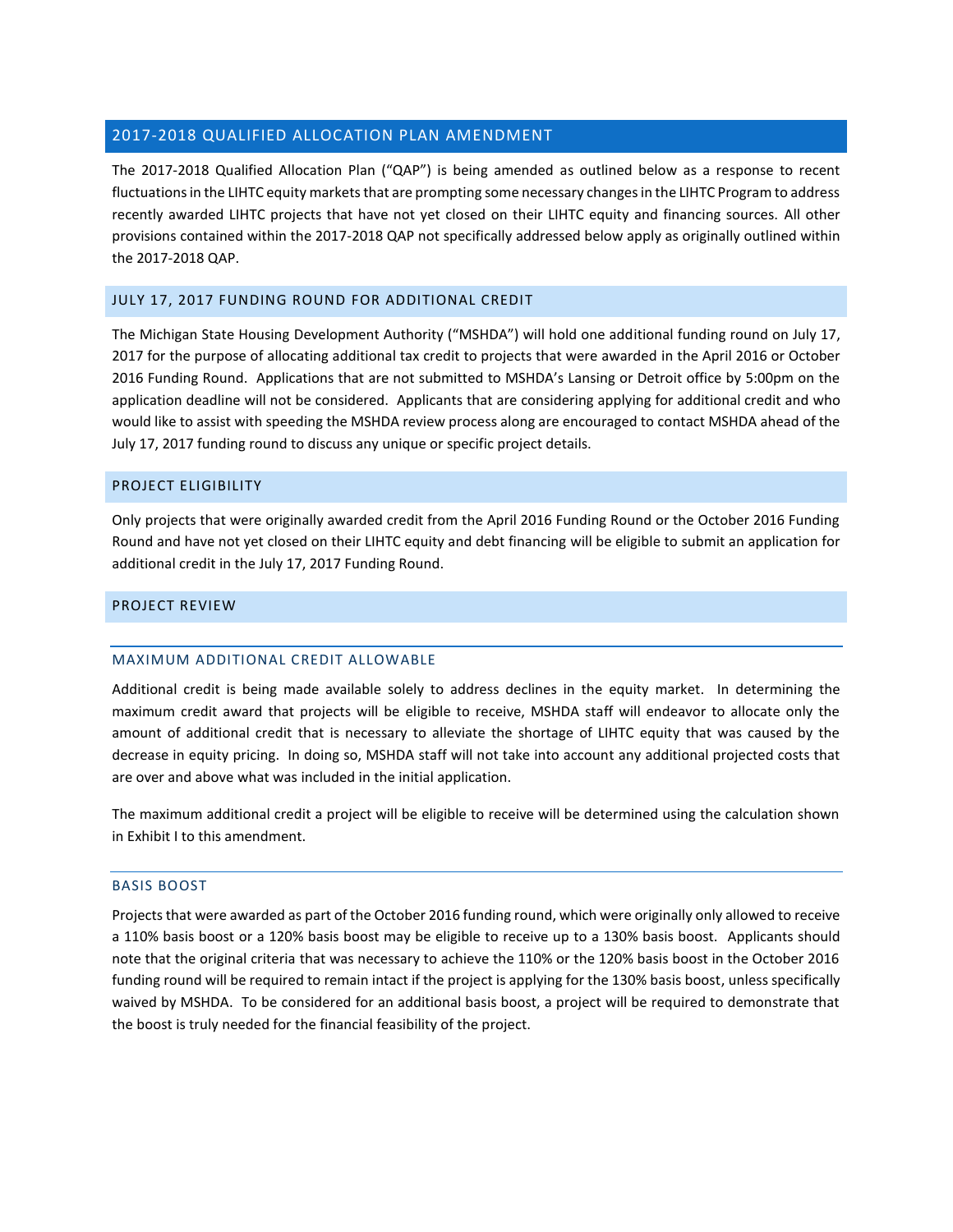## UNDERWRITING ASSUMPTIONS

All of MSHDA's current underwriting assumptions outlined in Tab O of the combined application will be utilized, unless an alternative set of underwriting assumptions has been agreed to by the syndicator and lender. Additionally, Applicants should note the following:

- MSHDA staff will determine the maximum amount of additional credit allowable based on a 3.40% credit rate for acquisition basis and a 9.00% credit rate for rehabilitation basis and new construction basis.
- Projects will be awarded no more additional credit than is necessary to make the project financially feasible as determined by MSHDA.

## OWNER/DEVELOPER CONTRIBUTION

In offering the opportunity for projects to apply for additional credit, it is the intention that additional credit will be an option to assist a development only after the development team has exhausted other options. With that in mind, in order for projects to be eligible for additional credit, they must demonstrate that the owner/developer is already making a significant contribution to the project and there is a funding gap that still remains that can only be remedied through additional credit. Applicants will be required to demonstrate that a monetary contribution from the owner/developer equal to 50% of the eligible developer fee is being contributed to the project. This monetary contribution can include:

- An owner/developer capital contribution or developer note that is given to the development
- The developer choosing to forgo part of the developer fee in order to reduce the amount of credit needed
- The developer deferring 50% of the eligible developer fee
- MSHDA acknowledges that there are likely other ways that Owners/Developers will be able to demonstrate that they are making a monetary contribution to the project and will review those proposals on a case-bycase basis.

**PLEASE NOTE: Applicants applying for additional credit are committing to defer 50% of the developer fee or make a monetary contribution to the project equal to at least 50% of the total developer fee as part of being eligible to receive additional credit. However, MSHDA also understands that as projects move to a closing, there is some need for flexibility as the numbers sometimes change at the last minute. If, after the project closes, it is determined that the owner/developer has not actually deferred at least 45% of the developer fee or made an equivalent monetary contribution to the project in that amount, the owner/developer and related parties may be subject to negative points in future funding rounds. Projects that receive an increase in equity pricing as they move to a closing and are concerned that this will result in a deferred developer fee at closing of less than 45% should contact MSHDA in order to return a portion of their credit allocation, if necessary, so that the owner/developer contribution remains intact and meets requirements. Additionally, if after receiving an award of additional credit, a project receives additional funding from other sources and no longer needs additional credit, the Applicant can return the additional credit to MSHDA at any time, without penalty, and will no longer be required to defer a certain percentage of their developer fee.** 

## LEVERAGING OTHER SOURCES

As mentioned in Exhibit I.IX. of the 2017-2018 QAP, all projects will be required to leverage a reasonable amount of financing sources, in addition to the LIHTC being requested, based on what each project can support. If MSHDA staff determines that a project can reasonably leverage more sources than what is being shown in the application and can thereby reduce the amount of additional credit necessary to make the project feasible, a reduction in the amount of additional credit awarded to the project may occur.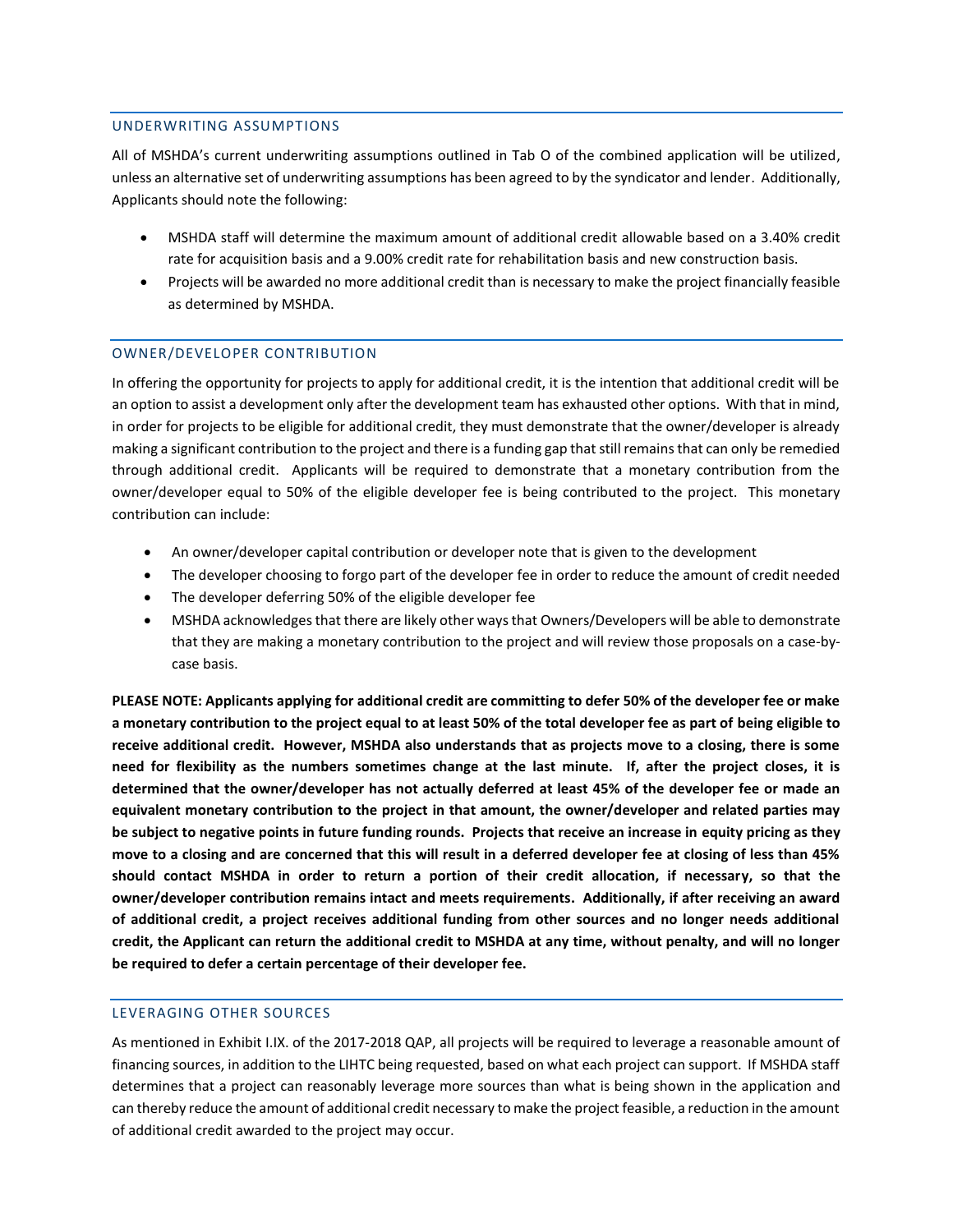## PROJECT SCORING

Projects will be required to maintain all commitments that were originally made as part of the originally approved LIHTC Application unless otherwise approved by MSHDA. The only exception to this statement is for Credit Efficiency points. Any projects that originally received points for Credit Efficiency and are now experiencing a point reduction in that area will not be penalized.

## REQUIRED DOCUMENTS

#### **2017-2018 LIHTC PROGRAM APPLICATION**

Applicants must submit a fully completed and up-to-date version of the 2017-2018 LIHTC Program Application showing the most recent project data including income and expense data as well as sources and uses data.

#### **PROJECT NARRATIVE**

A detailed narrative describing the efforts made by the owner/developer thus far and the continual efforts to raise funds, secure an equity investor with the best terms, equity pricing, and capital availability, restructure the project, value engineer the project, and why additional credit is necessary to allow the project to be feasible. A side-by-side comparison of the project sources and uses and income and expense should also be included. Further, the narrative should explain the projected timeline for closing (contingent upon the award of additional credit), the current status of the project in relation to obtaining the appropriate zoning for the project, obtaining tax abatement (if applicable), obtaining site plan approval (if applicable), and any title insurance issues that have arisen or are being worked through since the original application submission.

#### **TRADE PAYMENT BREAKDOWN**

A trade payment breakdown signed by the owner and contractor must be submitted for all projects. Cost figures shown on the Trade Payment Breakdown should match figures submitted in the updated LIHTC Program Application.

## **SITE CONTROL**

Evidence of site control by the Applicant, as evidenced by an option to purchase, letter of intent or term sheet, land contract, offer to purchase, purchase agreement, long-term lease or other appropriate documentation, and ability to keep same for 120 days from the date of application due date, with the ability to provide additional extensions as necessary to accommodate application processing timelines. If site control is vested in an entity other than the anticipated owner, the control must be unilaterally assignable to the proposed owner. Site control documents must clearly identify the physical location of the property (i.e. property address, full legal description or plat map identifying street names) and be consistent with the rest of the development information including the title insurance commitment. If the site control documentation does not clearly identify a detailed breakdown of the components of the purchase price to be paid to the seller, a written narrative from the applicant providing additional detail may be submitted to accompany the site control documentation.

## **CERTIFICATION TO APPLICATION**

Applicants must submit a fully executed Certification to Application which can be found on page 19 of Addendum I of the Combined Application.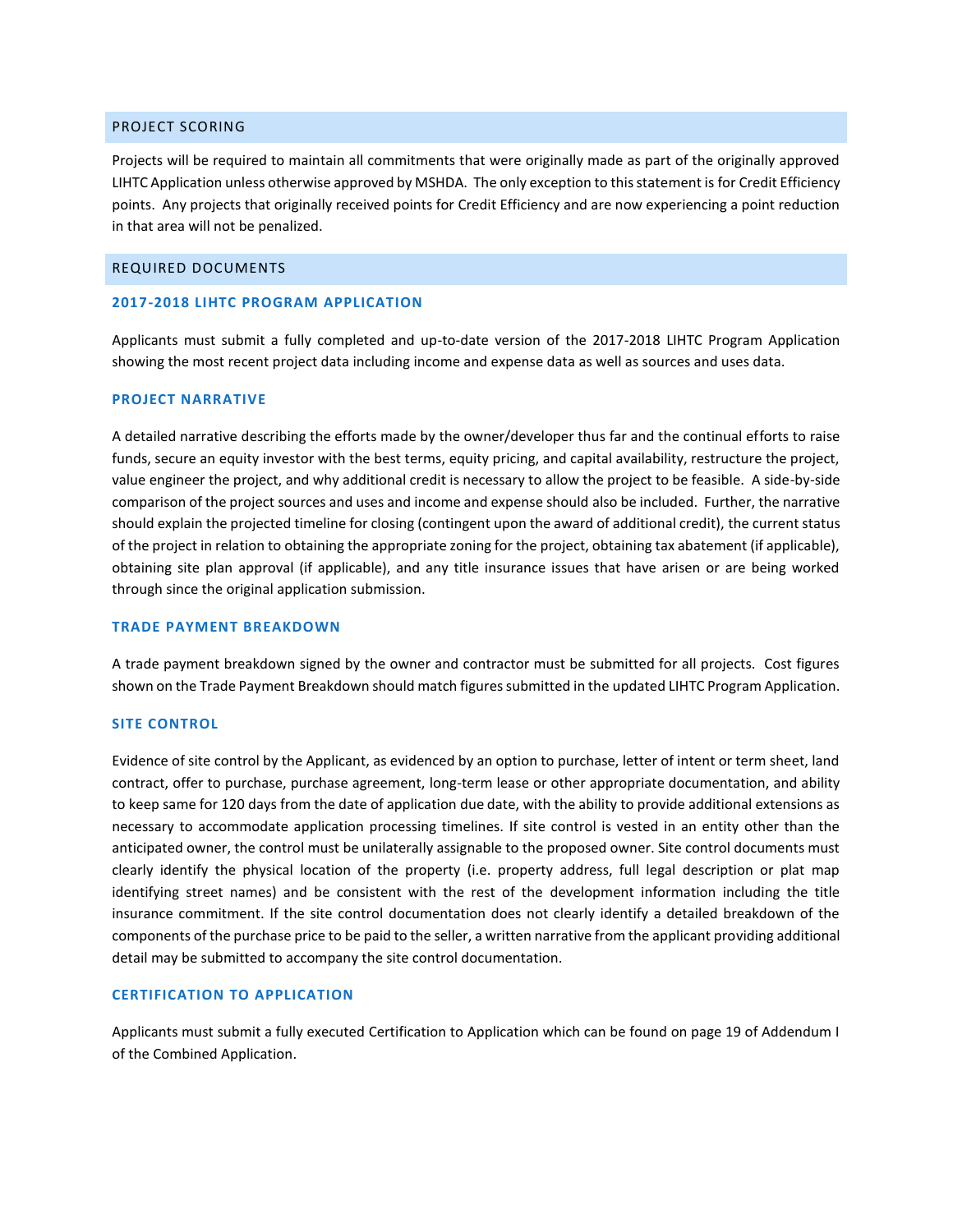## **EQUITY INVESTOR LETTER**

Projects applying for additional credit will be required to submit a commitment letter from the syndicator or equity investor that is dated within 30 days of the application due date. The commitment letter must include all of the following:

- The equity amount, equity price, and terms of the investment.
- The planned equity pay-in schedule.
- Investment underwriting and financial forecast pages compiled by investor (sources and uses of funds, development budget, draw schedules, rental income and operating expenses, confirmation of vacancy and trending assumptions if different than those listed in Tab O, cash flow analysis, lease-up schedule, tax credit analysis, capital account analysis, etc.).
- Certification that investor has conducted financial review of development team, including identification of which entities and/or individuals will be providing guarantees.
- Clear statement of any conditions for investment that need to be met.
- Must clearly state the expected timeline for closing the project (can be contingent on the award of additional credit).

It is MSHDA's intention to award additional credit to projects that are ready to proceed to a closing but for the fact that additional credit is required to fill the gap caused by the equity market adjustment. In doing this, MSHDA is using valuable resources to enable projects that are currently in the pipeline and generally further into the development process than newer projects would otherwise be, to receive additional credit and move forward faster than newer projects would otherwise be able to. Therefore, any projects applying for additional credit that do not have a committed equity provider involved in the project will not be eligible to receive additional credit. In an effort to ensure that additional credit is being used to fund projects that have a committed equity provider, MSHDA plans to reach out to the proposed equity provider listed in the application in order to confirm that the equity provider is committed to the project and is prepared to move to a closing pending an award of additional credit. However, MSHDA will notify owners/developers prior to contacting equity providers and will give the owners/developers the opportunity to help facilitate the conversation between the equity provider and MSHDA, if they would prefer to.

## **FINANCING**

All projects are required to submit evidence of a commitment from a mortgage lender(s) stating the amount of the loan, terms, interest rate, and guarantors for all sources of financing. In the case of a Rural Housing Service (RHS) project, an original letter signed by an official of RHS; in the case of conventional financing, original documentation from the lender(s) stating that a formal application for construction and permanent financing has been submitted and is under serious consideration; in the case of Federal Historic tax credit, documentation indicating that Part I of the required application has been made; and in the case of an Authority financed project, evidence that the project has passed initial determination.

In addition to documentation of submission to mortgage lenders, documentation of all other funding sources must be submitted as required in Exhibit 8 of Addendum I.

## **PROJECT-BASED TENANT SUBSIDIES**

Documentation demonstrating the preservation of existing project-based subsidies or obtaining a new project-based tenant subsidy contract (other than MSHDA PBV). This documentation should include, at a minimum, the length of time for which the subsidies will be in place, the number of units receiving project-based tenant subsidies, and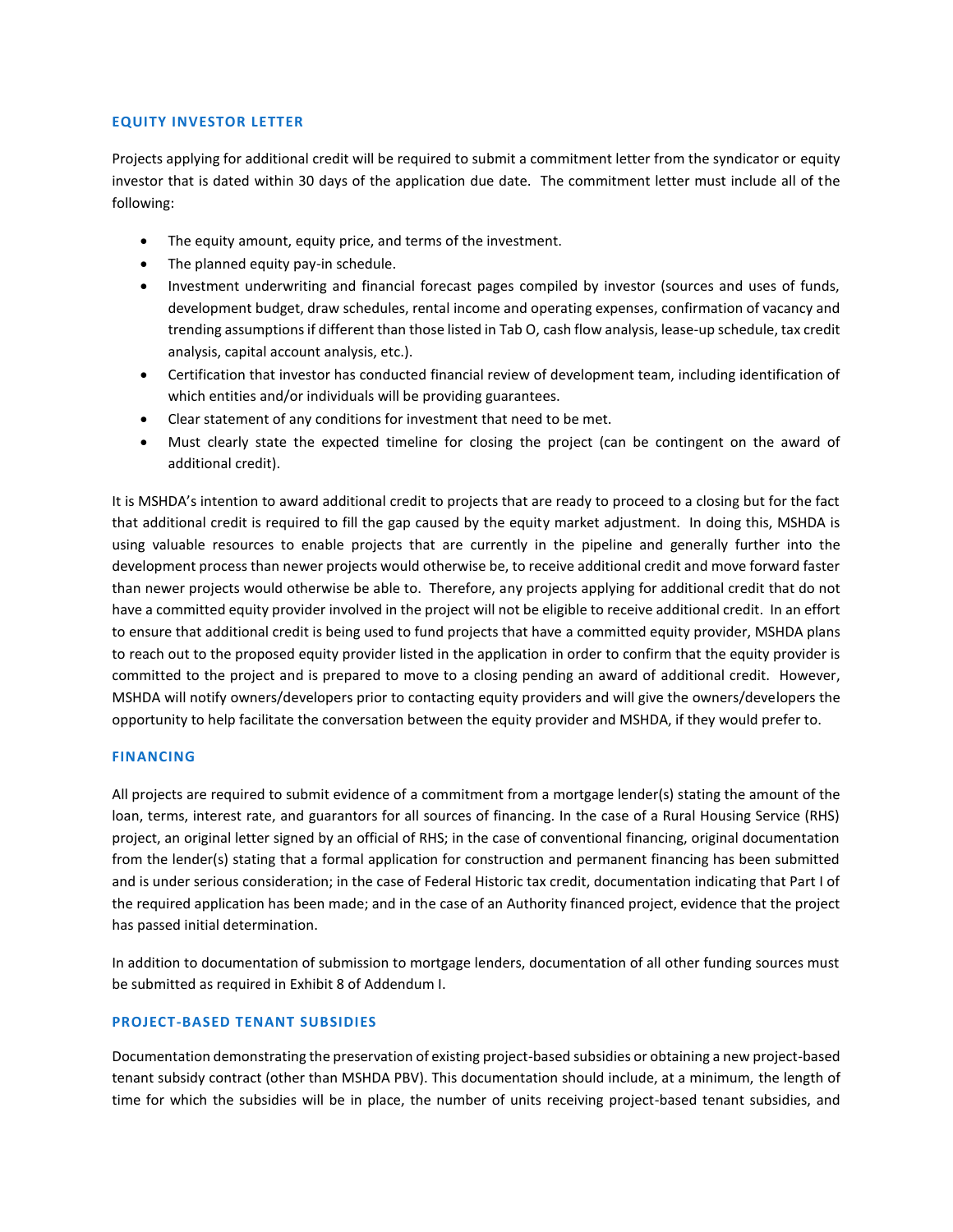submission of the project subsidy contract that is currently in place or a firm commitment from the contract administrator.

## CREDIT CEILING ACCOUNTING

As noted in Section VI of the 2017-2018 QAP, the April 3, 2017 Funding Round was originally anticipated to allocate the remainder of the 2017 credit ceiling. Due to the fact that projects in the July 17, 2017 funding round may be on track to close before the end of 2017, it would be most practical to use a portion of the 2017 credit ceiling that was originally intended to be allocated in the April 3, 2017 funding round. However, in an effort to keep the allocation size of the April 3, 2017 funding round the same, MSHDA will forward-allocate 2018 credit to backfill any 2017 credit that is taken from the April 3, 2017 funding round. Alternatively, if any cases arise where credit is returned to MSHDA from projects that were previously allocated credit, but cannot proceed, MSHDA may choose to utilize that returned credit in the July 17, 2017 funding round alleviating the need to take as much credit from the April 3, 2017 funding round. In either case, the July 17, 2017 funding round will not impact the amount of credit that is allocated to projects in the April 3, 2017 funding round and, in a worst case scenario, would only impact the amount of credit allocated in the upcoming October 2017 and April 2018 Funding Rounds.

A table that further explains the potential changes with approximate credit amounts is included in Exhibit II of this Amendment. In the event that credit previously allocated to projects is returned, MSHDA will post notice of updates to the credit ceiling to keep stakeholders informed of any potential impacts it will have on upcoming funding rounds.

## PROJECT MODIFICATIONS

Project modifications will be considered on a case-by-case basis at the sole discretion of MSHDA in order to address specific situations. In reviewing the project modifications, MSHDA will determine the substantial nature of the requested modifications to determine whether a deferred developer fee of up to 50% or an equivalent monetary contribution by the owner/developer will be required. Applicants that would like to request project modifications should submit their request to MSHDA as soon as possible detailing the project modifications being requested, explaining the reason for the requested project modifications and why the project modifications are necessary for the project to proceed.

## APPLICATION FEES

All applications must be accompanied by a check or money order in an amount equal to \$45 for each proposed lowincome unit, with a \$2,500 maximum limit. This fee is non-refundable and must be paid in each funding round in which a project is seeking to be scored and/or evaluated. A fee of \$100 will be assessed each time a check is returned to MSHDA for non-sufficient funds.

For any project that receives an award of additional credit, MSHDA will charge a fee equal to 6% of the additional annual LIHTC dollar amount reserved for a project. A sum equal to 3% of the additional annual LIHTC dollar amount shall be submitted to MSHDA at the time of Reservation. The remaining 3% shall be paid at the time of the originally scheduled 10% Certification.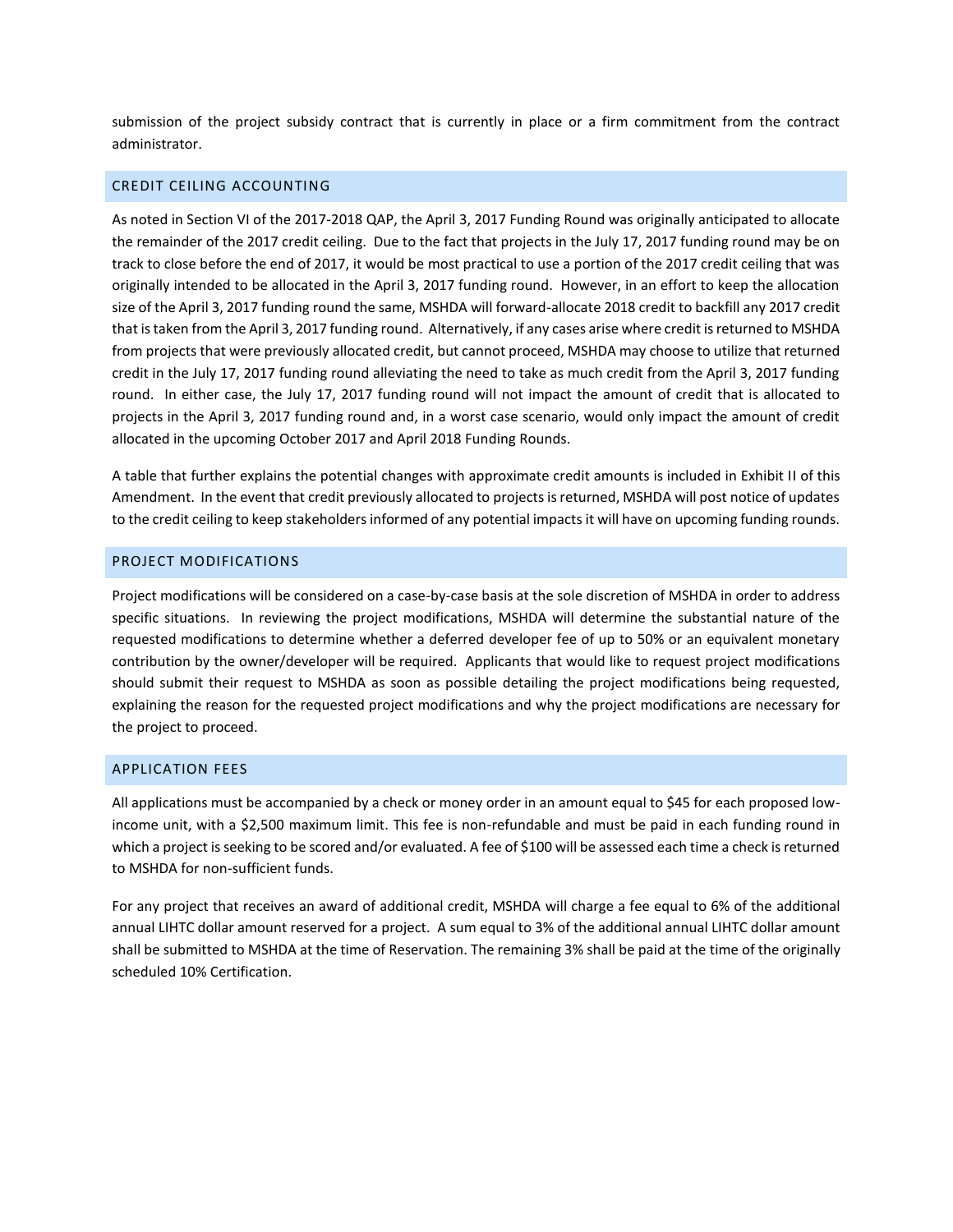## EXHIBIT I – MAXIMUM ADDITIONAL CREDIT CALCULATION

The maximum allowable additional credit will be determined by the lesser of the funding gap calculation shown below or the credit amount that is calculated by using the project's eligible basis.

> Original Project Costs **Less:** Original Project Sources **Less:** 50% of Original Developer Fee **Equals:** Amount of Equity Needed

Amount of Equity Needed **Divided by:** Updated Equity Pricing **Divided by:** 10 **Equals:** Maximum Amount of Credit Allowable